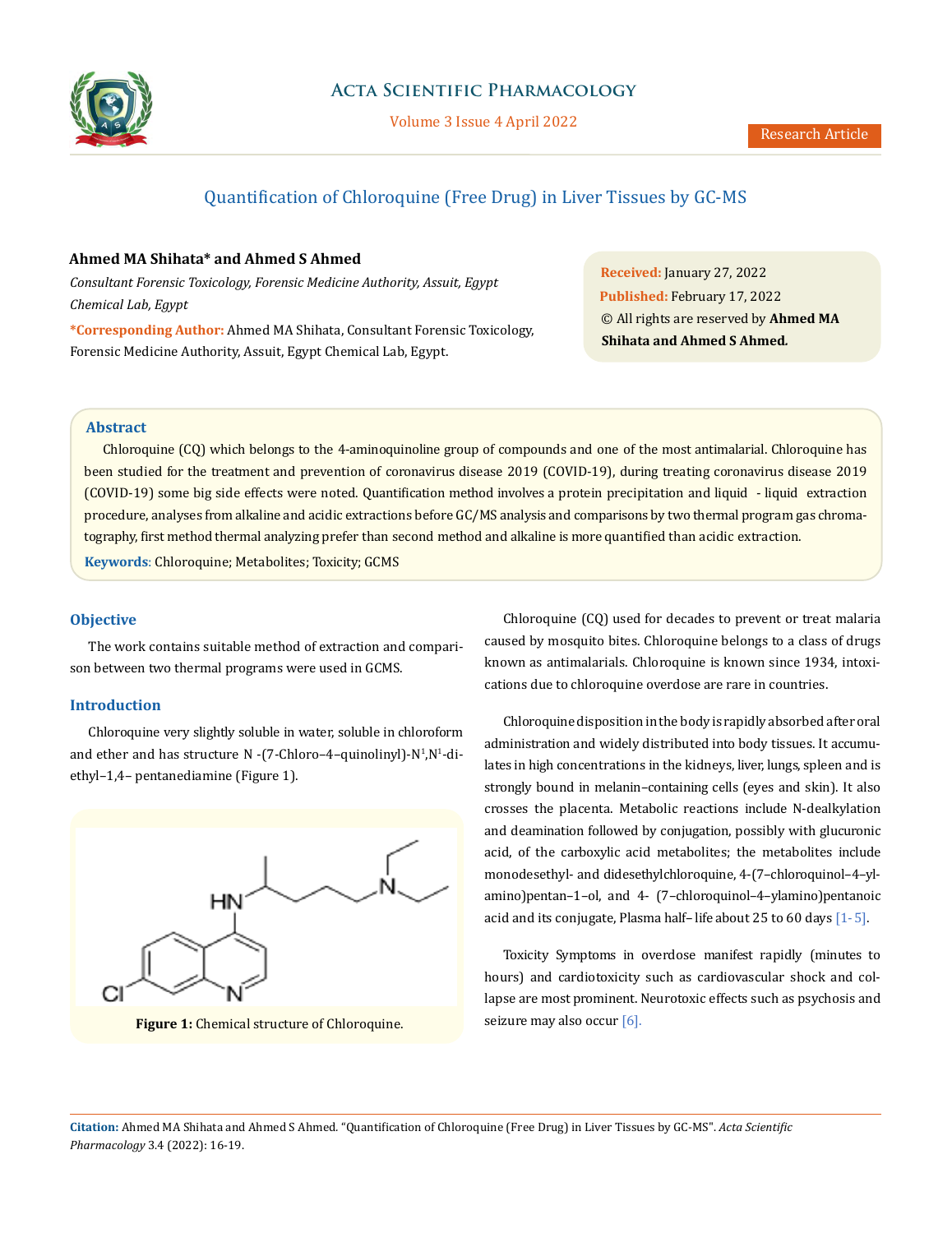In 1888 Franz Hofmeister primary determined the capability of different salts to stabilize proteins from water, which depends on the types and concentration of the salts  $[7]$ . This effect is classified as the Hofmeister series (HS), lyotropic sequences, or ion specificity series and is a very widespread phenomenon  $[8]$ .

According to the ability of salts to influence the solubility of proteins in aqueous solution, ions can be divided into "salting-in" or "salting-out" ions [9].

#### **Chemicals and reagents**

- Samples of chloroquine were kindly donated. Ammonium sulfate and hydrochloric acid, aqueous ammonia, chloroform purchased from Algomhoria Co. All other chemicals were of analytical quality and commercially available.
- Standards of the stock standard solution of 100 µg/ml chloroquine was prepared in a calibrated flask

### **Apparatus**

For the quantitative determinations, a GC MS was used.

#### **Sample preparations**

Liver specimens were collected at autopsy. Liver homogenates were prepared by adding saturated ammonium sulfate acidified by hydrochloric acid to overnight and filtrate then acidic extraction after that converting filtration to alkaline medium by ammonia, extraction by chloroform.

# **Instrumental**

Gas chromatography with column HP 5-MS,  $(0.2 \text{ um} \times 30 \text{ m} \times 10^{-10})$ 0.25 µm) non-polar chromatographic capillary column (Agilent Technologies). (Agilent column 190915-433UI) coupled to a mass spectrometry detector (Agilent 5977). Constant flow Gas type: Helium. The separation and identification was performed by applying the following thermal programs: Table 1 thermal programs.

| <b>Thermal program method (first)</b>                      | Thermal program method (second)                          |
|------------------------------------------------------------|----------------------------------------------------------|
| Run time 24 min Resolution mode: Scan Oven condition:      | Run time 21.5 min Resolution mode: Scan Oven             |
| Setpoint 55°C Hold time 0.7 min Post run 300°C             | condition:                                               |
| Ramp $20^{\circ}$ C/min                                    | Setpoint 50°C Hold time 1 min Post run 300°C             |
| Value 95°C                                                 | Ramp 20°C/min Value 200°C                                |
| Ramp $10^{\circ}$ C/ min                                   | Ramp $10^{\circ}$ C/min                                  |
| Value 300°C                                                | Value 300°C Hold time 3 min Max temp. 325°C ALS          |
| Hold time 7.75 min Max temp. 325°C ALS condition:          | condition:                                               |
| Injection volume 1 uL Setpoin (initial) 280 °C Mode split- | Injection volume 1 uL Setpoin (initial) 250°C Mode       |
| less                                                       | splitless                                                |
| Pressure 13.03 Psi Helium flow: 1.5 ml/min MSD transfer:   | Pressure 7.65 Psi Helium flow: 1 ml/min MSD transfer:    |
| Setpoint (initial) 300 °C Retention time: 14.87 min. ± 2%  | Setpoint (initial) 250°C Retention time: 17.86 min. ± 2% |

# **Table 1**

#### **Calibration work**

MassHunter creates a calibration curve by plotting response ratio vs. concentration. To determine the concentration of a sample, the response ratio is determined and the concentration can be calculated using the regression equation for the curve. Six concentrations (0.01, 0.5, 10, 20, 50 and 100 ug/mL) of the analytes were prepared and analyzed in three different analytical runs. The presence of quantifier ions m/z values and qualifier ions m/z values at their respective retention times was required to deem a calibration point usable for the determination of the calibration model and subsequent studies.

Limit of detection (LOD)

The LOD is an estimate of the lowest concentration of analyte in a sample that is reliably differentiated from the signal due to the blank matrix and identified by the analytical method used, LOD may be estimated from a minimum of three linear calibration curves constructed over the working concentration range over different runs.

Precision: Precision is the closeness of agreement between a series of measurements obtained from multiple samplings of the same homogenous sample. The same data from the bias study was used to evaluate within-run and between-run precision.

# **Result and Discussions**

The extraction of drugs from solid tissues requires the tissue matrix be broken down to release drugs into an environment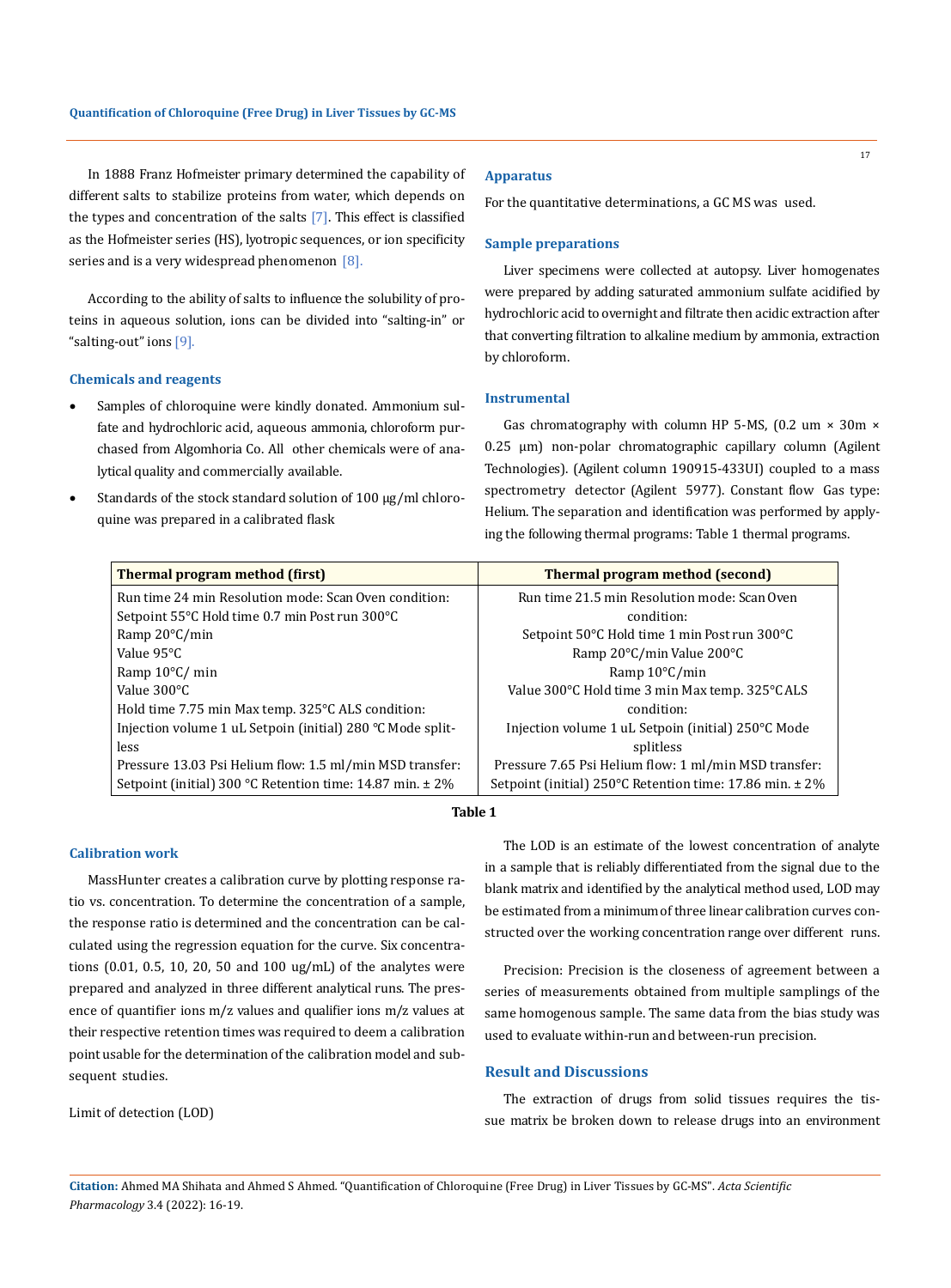from which they are accessible for solvent extraction. This can be achieved by cutting tissues by scissor and homogenization. Many methods direct solvent extraction are used in blood and urine but in tissues direct methods of extraction not suitable, So protein precipitation Liquid-liquid extractions are predominates in most laboratories, The choice of an appropriate solvent is often a matter of experience or tradition. The chosen solvent should ideally extract as much of the target analyte as possible.

Many methods of extraction drugs from biological samples were used, but the most popular ones is Salt Induced Precipitation (Salting Out). with ammonium sulfate "salting out" precipitation protein can occur with a number of different types of neutral salts but ammonium is preferred salt because it is high on the Hofmiester series and has a high solubility rate.

Protein interacts with the salt as opposed to the water, which leads to less interaction between the water and the protein's solvent layer, which in turn leads to more hydrophobic patches being exposed and to encourage those patches to interact with one another. This leads the proteins to aggregate and precipitate.

The screening of the postmortem liver specimen for pesticides and insecticides, other toxic compounds, opiates, benzolyecgonine, benzodiazepine derivatives, amphetamines, cannabinoids, propoxyphene, tramadol and other routine analyses was negative results Figure (2, 3). The results in an efficient chromatography for chloroquine alkaline extraction the retention time is 14.78 min and chloroquine acidic extraction 17.38 min. The results in an efficient chromatography retention time for chloroquine standard is 14.84 min according to the first program thermal, the main Principal ions fragmentation of chloroquine is m/z 58, 73, 86, 87, 112, 245, 247, 319.



**Figure 2:** Alkaline extraction.



**Citation:** Ahmed MA Shihata and Ahmed S Ahmed*.* "Quantification of Chloroquine (Free Drug) in Liver Tissues by GC-MS". *Acta Scientific Pharmacology* 3.4 (2022): 16-19.

18